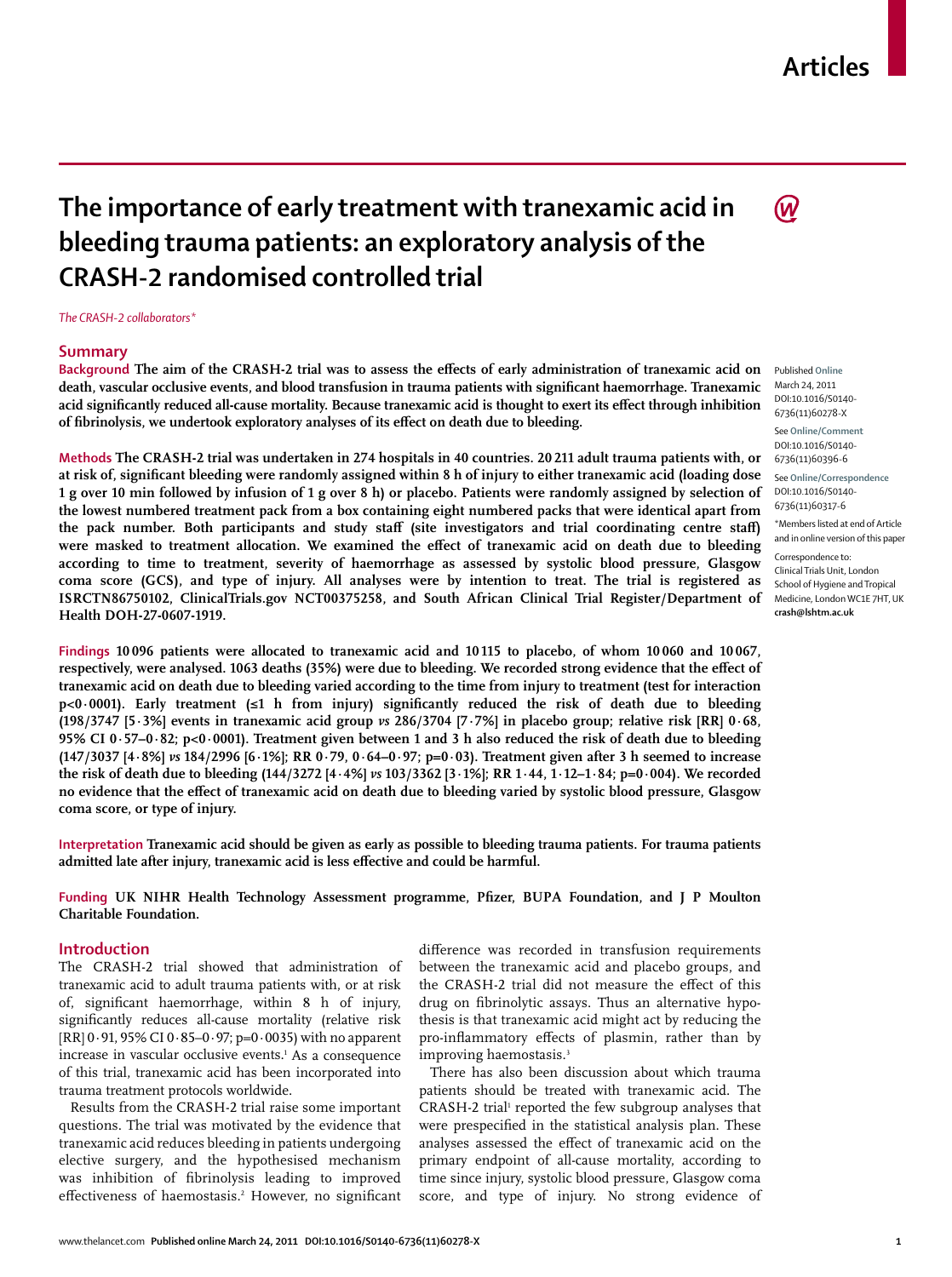heterogeneity was recorded for any of these analyses, suggesting that tranexamic acid is likely to be equally effective in all the subgroups examined.

The focus on all-cause mortality was appropriate because it is an outcome that matters to patients and one that is not affected by the methodological problem of

|                              | N            | All causes of death                | <b>Bleeding death</b>              | Non-bleeding death                  |
|------------------------------|--------------|------------------------------------|------------------------------------|-------------------------------------|
| Overall                      | 20127        | $0.91(0.85 - 0.97);$<br>$p=0.0035$ | $0.85(0.76 - 0.96);$<br>$p=0.0077$ | $0.94(0.86 - 1.02)$ ;<br>$p = 0.13$ |
| Time to treatment (h)        |              |                                    |                                    |                                     |
| <1                           | 7451         | $0.87(0.76 - 0.97)$                | $0.68(0.57-0.82)$                  | $1.04(0.89 - 1.21)$                 |
| $>1-3$                       | 6033         | $0.87(0.77-0.97)$                  | $0.79(0.64 - 0.97)$                | $0.91(0.78 - 1.05)$                 |
| >3                           | 6634         | $1.00(0.90-1.13)$                  | $1.44(1.12 - 1.84)$                | $0.89(0.78 - 1.02)$                 |
| $\chi^2$ test of homogeneity | $\cdot\cdot$ | $4.411(p=0.11)$                    | 23.516 (p=0.0000)                  | $2.537(p=0.28)$                     |

*Table 1:* **Relative risk (95% CI) of death with tranexamic acid, overall and by time to treatment**

|                                                       | $\leq 1 h (n=7451)$ | $>1-3 h (n=6033)$ | $>3 h (n=6634)$ |  |  |
|-------------------------------------------------------|---------------------|-------------------|-----------------|--|--|
| Age (years)                                           |                     |                   |                 |  |  |
| Mean (SD)                                             | 33.4(13.9)          | 35.0(14.0)        | 35.5(14.8)      |  |  |
| $25$                                                  | 2283 (30.6%)        | 1557 (25.8%)      | 1773 (26.7%)    |  |  |
| $25 - 34$                                             | 2360 (31.7%)        | 1832 (30.4%)      | 1882 (28.4%)    |  |  |
| $35 - 44$                                             | 1356 (18.2%)        | 1177 (19.5%)      | 1262 (19.0%)    |  |  |
| >44                                                   | 1452 (19.5%)        | 1467 (24.3%)      | 1716 (25.9%)    |  |  |
| Systolic blood pressure (mm Hq)                       |                     |                   |                 |  |  |
| $\leq 75$                                             | 1380 (18.5%)        | 1012 (16.8%)      | 768 (11.6%)     |  |  |
| 76-89                                                 | 1203 (16.1%)        | 1064 (17.6%)      | 1029 (15.5%)    |  |  |
| >89                                                   | 4857 (65.2%)        | 3955 (65.6%)      | 4821 (72.7%)    |  |  |
| Heart rate (beats per min)                            |                     |                   |                 |  |  |
| <77                                                   | 681 (9.1%)          | 450 (7.5%)        | 603 (9.1%)      |  |  |
| $77 - 91$                                             | 1189 (16.0%)        | 971 (16.1%)       | 1326 (20.0%)    |  |  |
| 92-107                                                | 1888 (25.3%)        | 1562 (25.9%)      | 1625 (24.5%)    |  |  |
| >107                                                  | 3637 (48.8%)        | 2990 (49.6%)      | 3059 (46.1%)    |  |  |
| Respiratory rate (breaths per min)                    |                     |                   |                 |  |  |
| < 10                                                  | 149 (2.0%)          | 82(1.4%)          | 77 (1.2%)       |  |  |
| $10 - 29$                                             | 6144 (82.5%)        | 4992 (82.7%)      | 5590 (84.3%)    |  |  |
| >29                                                   | 1077 (14.5%)        | 901 (14.9%)       | 923 (13.9%)     |  |  |
| Capillary refill time (s)                             |                     |                   |                 |  |  |
| $\leq$ 2                                              | 2450 (32.9%)        | 2140 (35.5%)      | 2217 (33.4%)    |  |  |
| $3 - 4$                                               | 3472 (46.6%)        | 2773 (46.0%)      | 3110 (46.9%)    |  |  |
| >4                                                    | 1131 (15.2%)        | 963 (16.0%)       | 1257 (19.0%)    |  |  |
| Glasgow coma score                                    |                     |                   |                 |  |  |
| Severe (3-8)                                          | 1000 (13.4%)        | 1124 (18.6%)      | 1494 (22.5%)    |  |  |
| Moderate (9-12)                                       | 868 (11.7%)         | 915 (15.2%)       | 909 (13.7%)     |  |  |
| Mild (13-15)                                          | 5577 (74.9%)        | 3994 (66.2%)      | 4214 (63.5%)    |  |  |
| <b>Continents</b>                                     |                     |                   |                 |  |  |
| Asia                                                  | 1213 (16.3%)        | 2475 (41.0%)      | 3656 (55.1%)    |  |  |
| Africa                                                | 2490 (33.4%)        | 1437 (23.8%)      | 872 (13.1%)     |  |  |
| Central and South America                             | 2453 (32.9%)        | 1456 (24.1%)      | 1355 (20-4%)    |  |  |
| North America, Europe, and Oceania                    | 1295 (17.4%)        | 665 (11.0%)       | 751 (11.3%)     |  |  |
| Data are number (%), unless otherwise stated.         |                     |                   |                 |  |  |
| Table 2: Patient characteristics by time to treatment |                     |                   |                 |  |  |

competing risks.<sup>4</sup> However, the effect of the trial treatment on the biologically relevant outcome could have been diluted by outcomes on which tranexamic acid might have little or no effect. In response to these concerns, we undertook exploratory analyses of the effect of tranexamic acid on mortality due to bleeding. We report the same prespecified subgroup analyses but for the outcome that we hypothesise would be most affected by this drug, specifically mortality due to bleeding.

### **Methods**

#### **Study design and patients**

The background to the trial, methods, and baseline characteristics of the randomised patients have been previously reported.<sup>1</sup> Briefly, we randomly allocated 20 211 adult trauma patients with, or at risk of, significant bleeding who were within 8 h of injury to either tranexamic acid (loading dose 1 g over 10 min followed by infusion of 1 g over 8 h) or matching placebo, with 99·6% follow-up. In most hospitals we used a local pack system for randomisation. After eligibility had been confirmed and the locally approved consent procedures had been completed, patients were randomly assigned by selection of the lowest numbered treatment pack from a box containing eight numbered packs. Apart from the pack number, the treatment packs were identical. The pack number was recorded on the entry form, which was sent to the Trial Coordinating Centre in London, UK. Hospitals with telephone access used a telephone randomisation service. Both participants and study staff (site investigators and trial coordinating centre staff) were masked to treatment allocation.

#### **Statistical analysis**

The primary outcome was death in hospital within 4 weeks of injury, with cause of death described with the following categories: bleeding, vascular occlusion (myocardial infarction, stroke, and pulmonary embolism), multiorgan failure, head injury, and other.

All analyses were by intention to treat. We examined the effect of the trial treatment on death due to bleeding subdivided by four baseline characteristics: (1) time from injury to treatment  $(\leq 1, >1-3, >3)$  h); (2) severity of haemorrhage as assessed by systolic blood pressure (≤75, 76–89, >89 mm Hg); (3) Glasgow coma score (severe 3–8, moderate 9–12, mild 13–15); and (4) type of injury (penetrating only, blunt plus blunt and penetrating). These were the same subgroup analyses that were reported previously, but for the outcome of death due to bleeding rather than for all-cause mortality.

Heterogeneity in treatment effects across subgroups was assessed by a  $\chi^2$  test. We had prespecified that unless there was strong evidence against the null hypothesis of homogeneity of effects (ie,  $p<0.001$ ), the overall RR would be considered the most reliable guide to the approximate RRs in all subgroups. To test the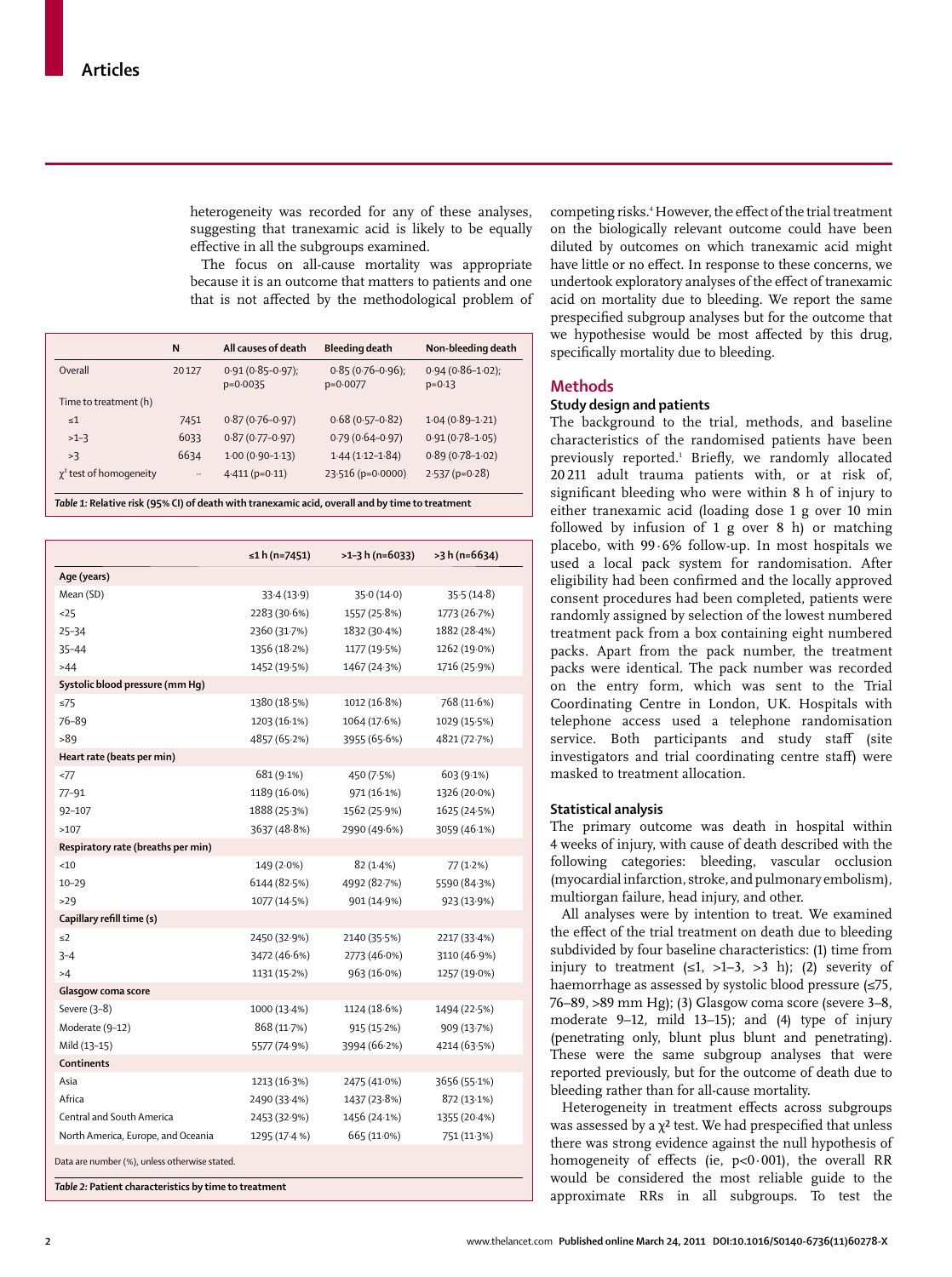

*Figure 1:* **Mortality due to bleeding by subgroups**

independence of any observed treatment interactions we ran a logistic model including all possible interactions in the four prespecified baseline characteristics and treatment subgroups.

A logistic regression was estimated with death due to bleeding as the dependent variable and treatment group and time to treatment as explanatory factors. We included an interaction parameter to allow for a proportional change in the odds ratio (OR) as time to treatment increases. ORs and 95% CIs were estimated for different times to treatment. CIs were calculated with a logistic model with time as a continuous term and an interaction term between time and tranexamic acid. We also ran a model with an interaction term for time to treatment squared to allow for a non-constant proportional change in the OR.

The trial is registered as ISRCTN86750102, ClinicalTrials.gov NCT00375258, and South African Clinical Trial Register/Department of Health DOH-27- 0607-1919.

#### **Role of the funding source**

The sponsor of the study had no role in study design, data collection, data analysis, data interpretation, or writing of the report. The corresponding author (IR) had full access to all the data in the study and had final responsibility for the decision to submit for publication.

### **Results**

Of the 3076 deaths from all causes, death due to bleeding accounted for 1063 (35%). The risk of death due to bleeding was significantly reduced with tranexamic acid. 489 of 10 060 (4·9%) patients died because of bleeding in the tranexamic acid group versus 574 of 10 067 (5·7%) in the placebo group (RR 0·85, 95% CI 0·76–0·96;  $p=0.0077$ ). We noted no significant effect on the risk of death for all other (non-bleeding) causes combined (table 1).

Table 2 shows the baseline characteristics of patients according to time to treatment. Figure 1 shows the results of the subgroup analyses for death due to bleeding. Time to treatment was unknown in nine participants. Treatment given 1 h or less from injury significantly reduced the risk of death due to bleeding (198/3747 [5·3%] in tranexamic acid group *vs* 286/3704 [7·7%] in placebo group; RR 0·68, 95% CI 0·57–0·82;  $p<0.0001$ ). Treatment given between 1 and 3 h also reduced the risk of death due to bleeding (147/3037 [4·8%] *vs* 184/2996 [6·1%]; RR 0·79, 0·64–0·97; p=0·03). Treatment given more than 3 h after injury significantly increased the risk of death due to bleeding (144/3272 [4·4%] *vs* 103/3362 [3·1%]; RR 1·44, 1·12–1·84; p=0·004). We recorded strong evidence that the effect of tranexamic acid on death due to bleeding varied according to time from injury to treatment  $(p<0.0001)$ . The evidence for interaction remained strong even after adjustment for interactions between the other prespecified baseline characteristics and treatment (p<0·0001; data not shown).

The estimated OR of tranexamic acid on death due to bleeding when given immediately after injury was 0·61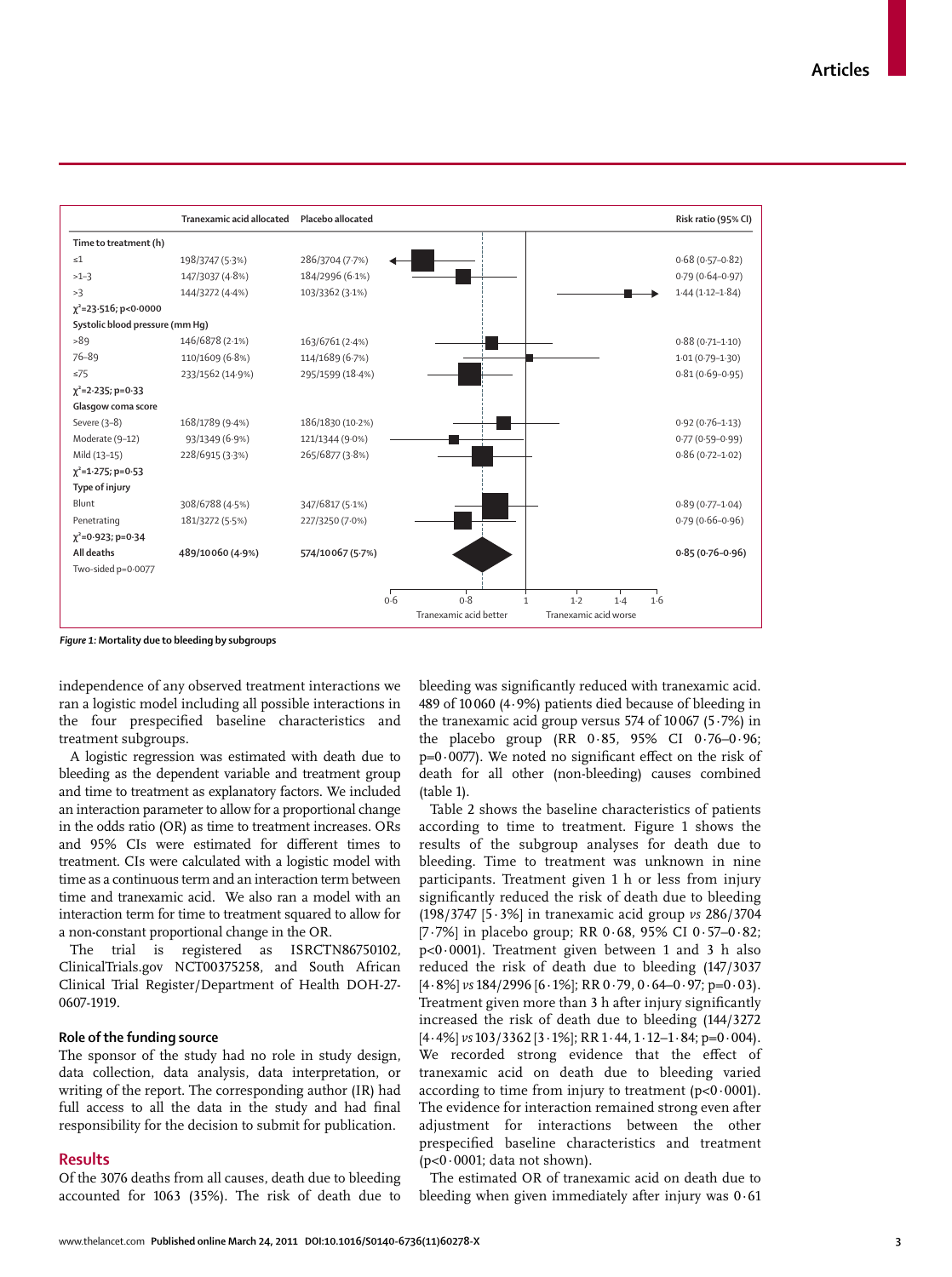

**to treatment** Shaded area shows 95% CI. OR=odds ratio.

(95% CI  $0.50-0.74$ ). We estimated that this OR is multiplied by  $1.15$  (95% CI  $1.08-1.23$ ) for every hour that passes since the injury. Figure 2 shows how the OR and 95% CIs vary with time to treatment. The interaction term for time to treatment squared was not significant  $(OR=0.99; p=0.38)$ .

We recorded no evidence of heterogeneity for the subgroup analyses according to systolic blood pressure, Glasgow coma score at randomisation, or type of injury (figure 1). We detected no evidence of heterogeneity in the effect of tranexamic acid on the risk of non-bleeding deaths (table 1).

### **Discussion**

The effect of tranexamic acid on death due to bleeding depends on the time between injury and onset of treatment. Early treatment with this drug seems to be much more effective than does late treatment. These results also raise the possibility that late treatment with tranexamic acid might increase the risk of death due to bleeding, although there was no evidence of any increase in all-cause mortality in patients treated after 3 h (table 1). This finding might indicate that patients treated with tranexamic acid beyond 3 h who died from bleeding might otherwise have died from some other non-bleeding cause (competing risks). If late administration does cause harm, this finding would be important since many bleeding trauma patients in lowincome and middle-income countries have long prehospital times. Indeed, about a third of trauma patients in the CRASH-2 trial were treated more than 3 h after the injury.

The inclusion criteria in the CRASH-2 trial were entirely clinical, and reflect the situation that doctors are faced with in clinical practice. Patients were enrolled if the treating physician judged them to have ongoing significant haemorrhage, as evidenced by hypotension or tachycardia, or if they were considered to be at risk of significant haemorrhage. Some of the included patients might not have been actively bleeding. Any such misdiagnosis would have reduced the power of the trial to show an effect of tranexamic acid on mortality from bleeding, in which case the large and highly significant reduction in bleeding mortality in patients treated with this drug within 1 h of injury is particularly noteworthy.

Because patients were randomly assigned soon after hospital admission, before the precise anatomical location of bleeding and other injury was known, we were unable to do a stratified analysis based on an anatomical assessment of injury severity. We acknowledge that this omission is a methodological weakness, since such an analysis might provide insight into the mechanism of action of tranexamic acid. However, since this information would not normally be available to treating clinicians, especially in view of the importance of early treatment, the clinical value of a stratified analysis based on anatomical injury severity is small.

Data for the time between injury and treatment were available for all but nine trial participants. Because in some cases the injury would not have been witnessed, this interval sometimes had to be estimated and might therefore be inaccurate. However, any inaccuracy would be independent of the trial treatment and therefore should not bias the results. The ascertainment of a death as a bleeding death might also have been inaccurate, but similarly any inaccuracy should be independent of the trial treatment.

In clinical trials, a treatment is not often beneficial in one subgroup but harmful in another (qualitative interaction), and some trialists recommend that qualitative interactions should generally be disbelieved.<sup>5</sup> The results of our analysis of the effect of tranexamic acid on death due to bleeding do, however, satisfy most of the criteria against which the credibility of subgroup results should be judged:6 time from injury was measured at baseline; the hypothesis that early treatment with tranexamic acid might be more effective was prespecified in the trial protocol; the interaction suggests a very low likelihood that chance explains the findings; the interaction remained significant after controlling for the non-significant interactions between treatment and the other prespecified baseline prognostic factors; the subgroup effect is large; and a biological rationale supports the interaction. Although this clinical trial was not powered to examine subgroup effects, the interaction recorded is large and highly significant.<sup>7</sup>

Nevertheless, we prespecified in our trial protocol that the main subgroup analyses would be undertaken for allcause mortality, and not for mortality due to bleeding. Even though we postulated that tranexamic acid would act by reducing bleeding, we focused on all-cause mortality because overall survival is most important to patients. However, in view of the significant reduction in all-cause mortality, most of which was attributable to the effect of tranexamic acid on death due to bleeding, and the biological rationale that this drug would act by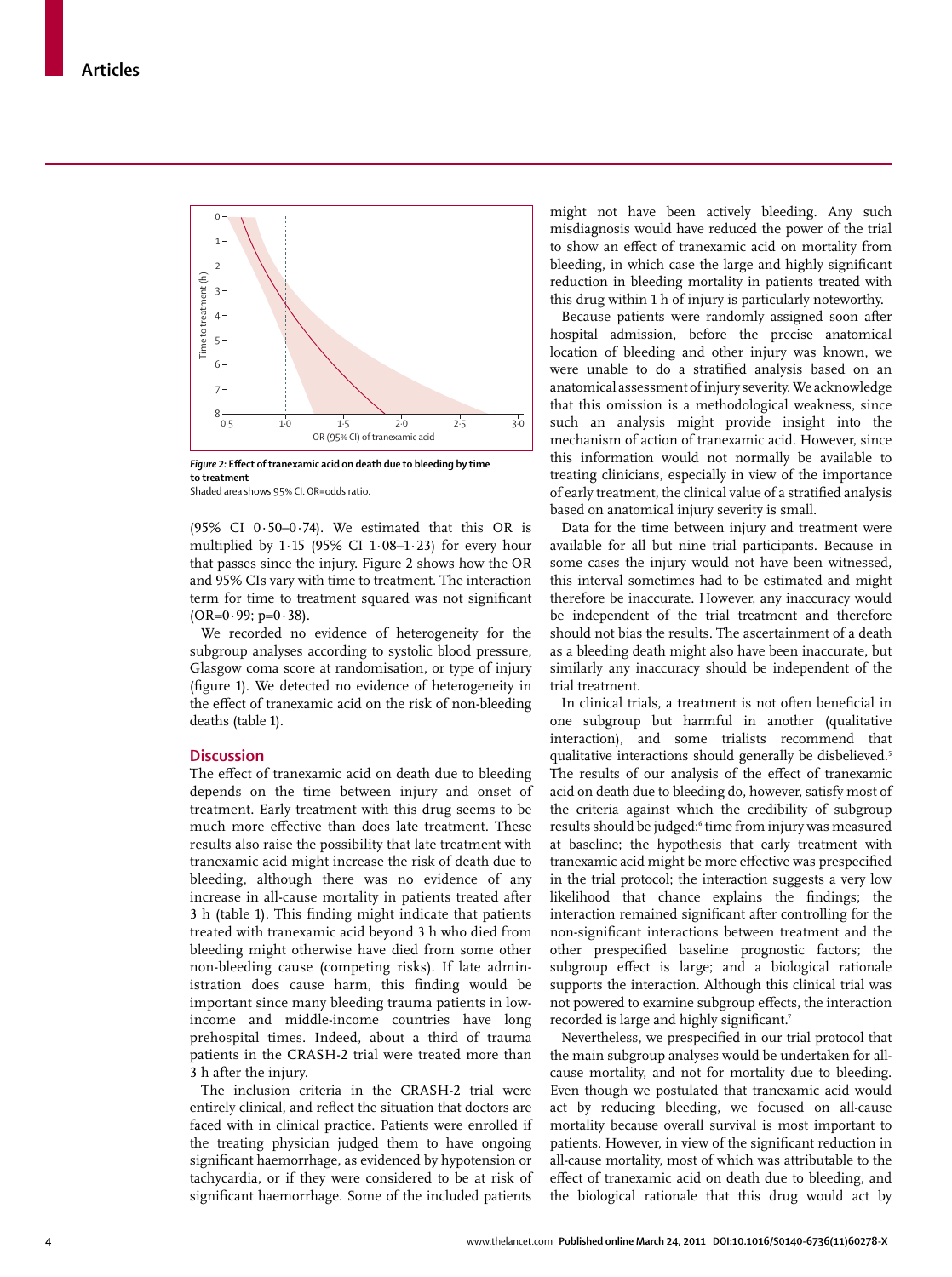improving haemostasis, our analyses, although not prespecified, would seem justified.

Acute severe trauma is associated with increased fibrinolysis that contributes to an early coagulopathy and increased mortality.8,9 Fibrinolysis can be assessed by measurement of fibrin degradation products, which include small protein fragments called D-dimers. Brohi and colleagues $^{\mathrm{s}}$  showed that D-dimer concentrations are raised in trauma patients at the time of hospital admission (median prehospital time 28 min), with the highest concentrations measured in the most severely injured patients.8 Similar results were recorded in a 2009 study from Japan that measured fibrin degradation product and D-dimers in 314 severe trauma patients.<sup>10</sup> If this early increased fibrinolysis exacerbates bleeding and increases the risk of death, then we might expect that an antifibrinolytic drug such as tranexamic acid would be most effective in this period.

Although we had anticipated that early treatment with tranexamic acid might be most effective, the apparent increase in the risk of death due to bleeding in patients treated more than 3 h after the injury is unexpected and cannot readily be explained. It could be a chance finding and there might be no real biological effect. However, patients in the late phase of trauma can develop thrombotic disseminated intravascular coagulation, and antifibrinolytics could be contraindicated in this period.10,11 Although disseminated intravascular coagulation is characterised by fibrin formation and coagulation, the rapid consumption of coagulation proteins can lead to their exhaustion, resulting in uncontrolled bleeding. The need to avoid giving an antifibrinolytic in this late phase was why we restricted trial inclusion to patients who were within 8 h of injury. The possibility that the change to a prothrombotic state might occur sooner than was previously expected is open to debate and needs further research. We should also bear in mind that patients who arrive at hospital many hours after injury are likely to differ from those who arrive early. For example, there could be an increased prevalence of hypothermia and acidosis. These or other differences could explain the decreased efficacy of tranexamic acid administration when given late.

A 2011 systematic review of randomised controlled trials concluded that tranexamic acid safely reduces mortality in bleeding trauma patients.<sup>12</sup> Our results strongly endorse the importance of early administration of tranexamic acid in bleeding trauma patients and suggest that trauma systems should be configured to facilitate this recommendation (panel). In patients presenting late (several hours after injury) the clinician should be more cautious and make an assessment of the individual benefits and risks of this treatment, since the drug is likely to be much less effective and possibly even harmful. To the extent that our subgroup analyses are consistent with the results of studies showing an early

### *Panel:* **Research in context**

#### **Systematic review**

A 2011 Cochrane systematic review<sup>12</sup> of antifibrinolytic drugs for acute traumatic injury identified two randomised trials of tranexamic acid in bleeding trauma patients, involving 20 451 patients. The review concluded that tranexamic acid safely reduces mortality in bleeding trauma patients without increasing the risk of adverse events.

#### **Interpretation**

Our results emphasise the importance of early administration of tranexamic acid and the need for caution in patients presenting several hours after the injury.

increased fibrinolytic coagulopathy, they support the hypothesis that tranexamic acid acts through the inhibition of fibrinolysis with improved haemostasis.

Future research using the CRASH-2 trial data will develop a prognostic model to predict death due to bleeding.13 This model will facilitate further analysis of the effect of tranexamic acid according to baseline risk of haemorrhage death.

#### **Contributors**

All members of the Writing Committee, apart from AA and GG, attended a 2-day meeting in London, UK, at which the subgroup analyses were presented and discussed and the report was drafted. Both AA and GG contributed to the discussions and drafting by phone and in correspondence.

#### **CRASH-2 trial coordination**

*Writing Committee:* Ian Roberts (UK) (chair), Haleema Shakur (UK), Adefemi Afolabi (Nigeria), Karim Brohi (UK), Tim Coats (UK), Yashbir Dewan (India), Satoshi Gando (Japan), Gordon Guyatt (Canada), B J Hunt (UK), Carlos Morales (Colombia), Pablo Perel (UK), David Prieto-Merino (UK), Tom Woolley (UK). *National coordinators:* Jonathan Dakubo (Ghana), Tamar Gogichaishvili (Georgia), Nyoman Golden (Indonesia), Mario Izurieta (Ecuador), Hussein Khamis (Egypt), Edward Komolafe (Nigeria), Jorge Loría-Castellanos (Mexico), Jorge Mejía-Mantilla (Colombia), Jaime Miranda (Peru), Ángeles Muñoz (Spain), Vincent Mutiso (Kenya), Patrick Okwen (Cameroon), Zulma Ortiz (Argentina), María Pascual, CENCEC (Cuba), R Ravi (India), April Roslani (Malaysia), Stefan Trenkler (Slovakia), Annalisa Volpi (Italy), Surakrant Yutthakasemsunt (Thailand). *Trial Coordinating Centre team:* Ian Roberts (clinical coordinator, chief investigator), Haleema Shakur (trial manager), Pablo Perel (regional coordinator), Lin Barnetson (data manager), Maria Ramos (trial administrator), Lisa Cook (assistant trial manager, regional coordinator from 2007), Taemi Kawahara (assistant trial manager, regional coordinator from 2007), Eni Balogun (regional coordinator from 2006), Matthew Berle (trial assistant from 2007), Collette Barrow (assistant administrator from 2008), Tony Brady (programmer to 2006),

Chris Rubery (data assistant from 2009), Jackie Wayte (UK nurse coordinator from 2008), Cynthia To (data assistant 2007–09). *Steering Committee:* Ian Franklin (chair), Brigitte Chaudhry, Tim Coats, Charles Deakin, Steve Goodacre, Beverley Hunt, David Meddings, Richard Peto, Ian Roberts, Peter Sandercock. *Management Group:* Ian Roberts (chair), Haleema Shakur, Tim Coats,

Phil Edwards, Beverley Hunt, Maria Ramos. *Data Monitoring and Ethics Committee:* Rory Collins (chair), Adrian Grant, John Myburgh, Alex Baxter (independent statistician). For the full list of collaborators please see the online version of this

Article and *Lancet* 2010; **376:** 23–32.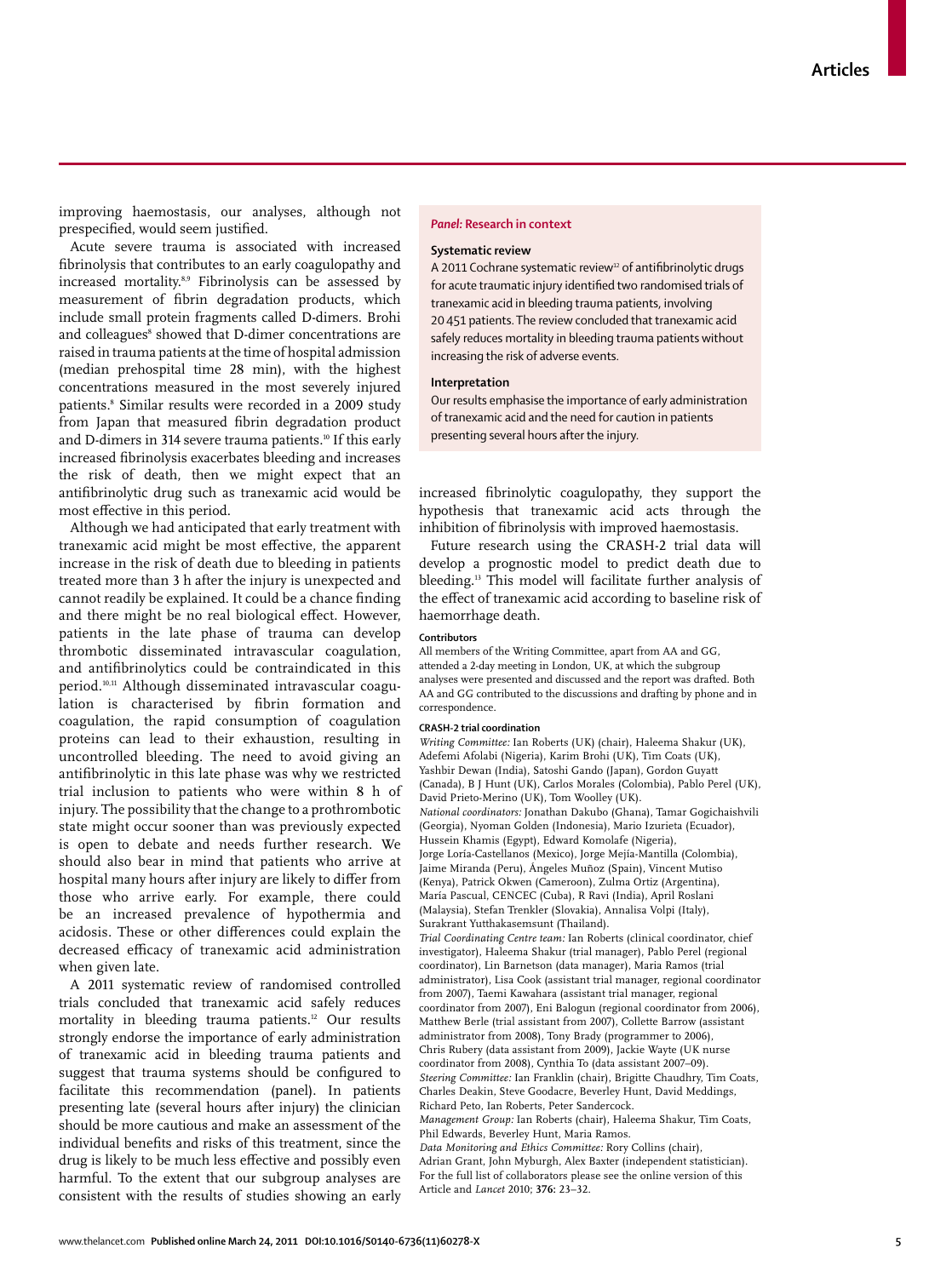#### **Confl icts of interest**

Members of the Writing Committee declare that they have no conflicts of interest.

#### **Acknowledgments**

The London School of Hygiene and Tropical Medicine supported the core trial coordinating staff during the first year of the trial set-up. Funding for the run-in stage was provided by J P Moulton Charitable Foundation and the BUPA Foundation. A grant-in-aid for purchasing the tranexamic acid and placebo was provided by Pfizer. The main phase of this trial was funded by the UK NIHR Health Technology Assessment programme and will be published in full in the Health Technology Assessment journal series. The views and opinions expressed therein are those of the authors and do not necessarily reflect those of the Department of Health.

## **References**<br>1 The C

- The CRASH-2 Collaborators. Effects of tranexamic acid on death, vascular occlusive events, and blood transfusion in trauma patients with significant haemorrhage (CRASH-2): a randomised, placebo-controlled trial. *Lancet* 2010; **376:** 23–32.
- 2 Henry DA, Carless PA, Moxey AJ, et al. Anti-fibrinolytic use for minimising perioperative allogeneic blood transfusion. *Cochrane Database Syst Rev* 2007; **4:** CD001886.
- 3 Levy JH. Antifibrinolytic therapy: new data and new concepts. *Lancet* 2010; **376:** 3–4.
- Lauer MS, Blackstone EH, Young JB, Topol EJ. Cause of death in clinical research: time for a reassessment? *J Am Coll Cardiol* 1999; **34:** 618–20.
- 5 Yusuf S, Wittes J, Probstfield J, Tyroler HA. Analysis and interpretation of treatment effects in subgroups of patients in randomized clinical trials. *JAMA* 1991; **266:** 93–98.
- 6 Sun X, Briel M, Walter SD, et al. Is a subgroup effect believable? Updating criteria to evaluate the credibility of subgroup analyses. *BMJ* 2010; **340:** c117.
- 7 Assmann SF, Pocock SJ, Enos LE, Kasten LE. Subgroup analysis and other (mis)uses of baseline data in clinical trials. *Lancet* 2000; **355:** 1064–69.
- 8 Brohi K, Cohen MJ, Ganter MT, et al. Acute coagulopathy of trauma: hypoperfusion induces systemic anticoagulation and hyperfibrinolysis. *J Trauma* 2008; 64: 1211-17.
- 9 Hess JR, Brohi K, Dutton RP, Hauser CJ, Holcomb JB, Kluger Y. The coagulopathy of trauma: a review of mechanisms. *J Trauma*  2008; **65:** 748–54.
- 10 Sawamura A, Hayakawa M, Gando S, et al. Disseminated intravascular coagulation with a fibrinolytic phenotype at an early phase of trauma predicts mortality. *Thromb Res* 2009; **1214:** 608–13.
- 11 Prentice CR. Basis of antifibrinolytic therapy. *J Clin Pathol* 1980; **33:** 35–40.
- 12 Roberts I, Shakur H, Ker K, Coats T, for the CRASH-2 Trial collaborators. Antifibrinolytic drugs for acute traumatic injury. *Cochrane Database Syst Rev* 2011; **1:** CD004896.
- 13 NIHR Health Technology Assessment Programme. Development and validation of a risk score for trauma patients with haemorrhage. August 2010. http://www.hta.ac.uk/protocols/ 200900220165.pdf (accessed March 6, 2011).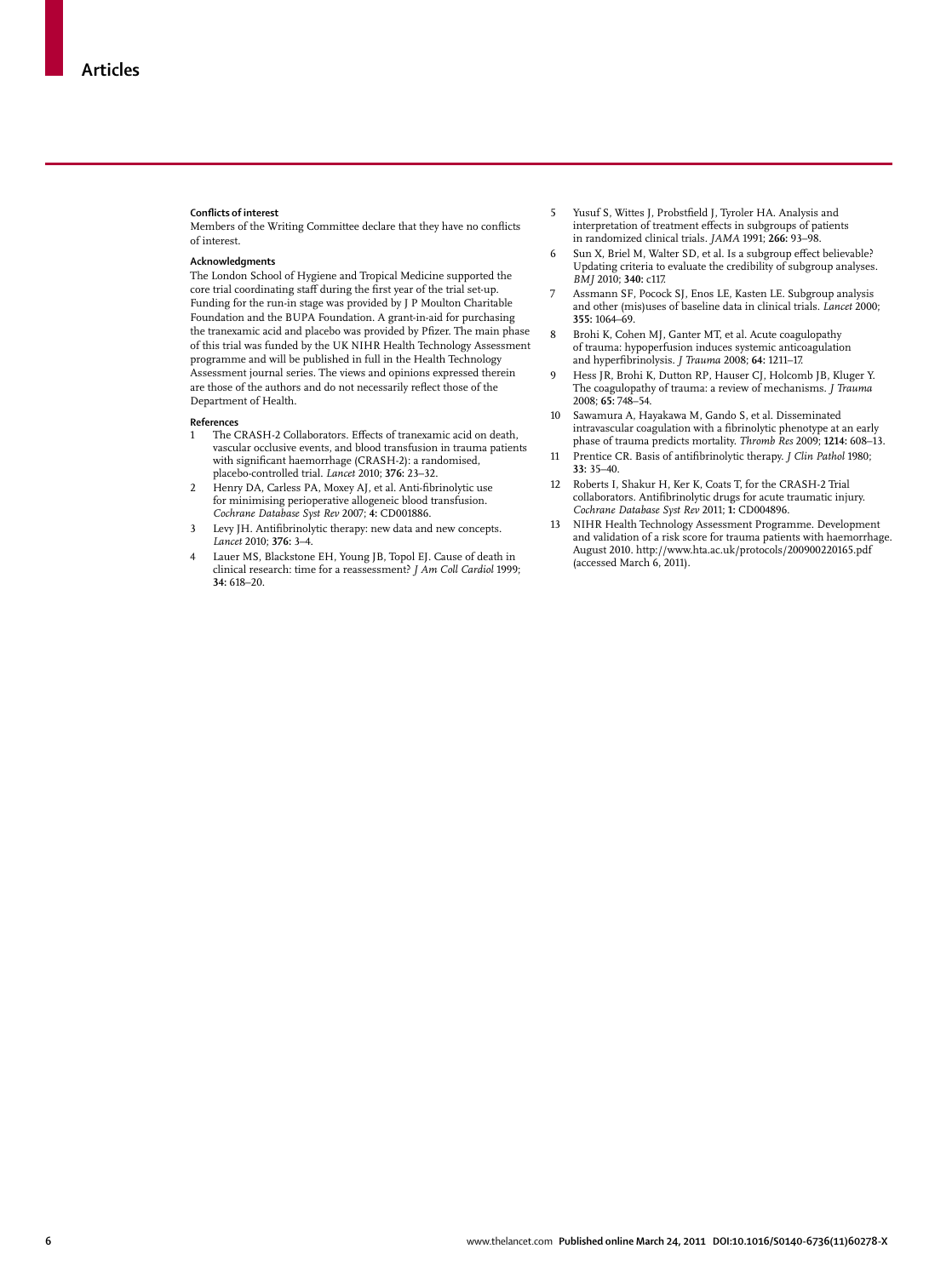#### **CRASH-2 trial collaborators by country**

*Albania* (115)*—*National Trauma Centre Hospital: Fatos Olldashi, Mihal Kerçi, Tefik Zhurda, Klotilda Ruçi; Spitali Civil Durres: Arben Banushi. *Argentina* (51)—Hospital Ángel Cruz Padilla: Mario Sardón Traverso, Juan Jiménez; Hospital Regional Rio Grande: Jorge Balbi; Hospital "4 de Junio" Dr Ramon Carrillo: Christian Dellera; Hospital Castro Rendón: Silvana Svampa; Hospital San Martín de La Plata: Gustavo Quintana; Hospital Municipal de Agudos "Dr Leonídas Lucero": Gustavo Piñero; Hospital Interzonal General de Agudos "Dr Oscar Alende": Jorge Teves. *Australia* (17)—Nepean Hospital: Ian Seppelt; Sir Charles Gairdner Hospital: David Mountain; John Hunter Hospital: Zsolt Balogh. *Bangladesh* (12)—United Hospital Limited: Maniruz Zaman. *Belgium* (51)—Sint-Vincentius Hospital: Patrick Druwé, Robert Rutsaert; Centre Hospitalier Regional de Namur: Guy Mazairac. *Cameroon* (124)—Tombel District Hospital: Fogang Pascal, Zognou Yvette, Djeuchon Chancellin; St Theresa's Catholic Medical Centre: Patrick Okwen; Bamenda Provincial Hospital: Jules Djokam-Liapoe; Bali District Hospital: Ernest Jangwa; Bafut District Hospital: Lawrence Mbuagbaw; Fundong District Hospital: Ninying Fointama; St John of God Medical Centre: Fogang Pascal. *Canada* (2)—Hamilton General Hospital: Frank Baillie. *China* (51)—Renji Hospital: Ji-yao Jiang, Guo-yi Gao, Yin-hui Bao. *Colombia* (2940)—University of Antioquia, Hospital San Vicente de Paul: Carlos Morales, Juan Sierra, Santiago Naranjo, Camilo Correa, Carolina Gómez; Hospital Universitário San Jose de Popayan: Jorge Herrera, Liliana Caicedo, Alexei Rojas, Henry Pastas, Hugo Miranda; Hospital Pablo Tobon Uribe: Alfredo Constaín, Mayla Perdomo, Diego Muñoz, Álvaro Duarte, Edwin Vásquez; Hospital San Andrés de Tumaco: Camilo Ortiz, Bernardo Ayala, Hernán Delgado, Gloria Benavides, Lorena Rosero; Fundación Clínica Valle del Lili: Jorge Mejía-Mantilla, Ana Varela, Maríaisabel Calle, José Castillo, Alberto García; Clínica las Americas: Juan Ciro, Clara Villa, Roberto Panesso; Hospital General de Medellin: Luz Flórez, Argemiro Gallego; Hospital San Felix ESE: Fabián Puentes-Manosalva, Leonor Medina, Kelly Márquez; Hospital Universitário del Caribe: Adalgiza Reyes Romero, Ricardo Hernández, Julio Martínez; Hospital Universitário San Jorge: Wilson Gualteros; Hospital San Rafael Tunja: Zulma Urbina, Julio Velandia; Clínica La Estancia SA: Federico Benítez, Adolfo Trochez; Fundación Hospital San José de Buga: Andrés Villarreal, Pamela Pabón; Hospital Civil de Ipiales: Hernán Delgado; Hospital Universitário Departamental Nariño: Héctor López; Hospital Universitário del Valle: Laureano Quintero; Hospital Universitário de Neiva: Andrés Rubiano; Hospital Manuel Uribe Ángel: Juan Tamayo. *Cuba* (575)—Hospital Clínico-Quirúrgico Docente "Saturnino Lora": Marjoris Piñera; Hospital General Universitário "Carlos Manuel de Céspedes": Daimi Martínez, Heriberto Martínez; Hospital Provincial Docente "Manuel Ascunce Domenech": Eugenio Casola; Hospital Universitário "Arnaldo Milián Castro": Mario Domínguez, Carlos Herrera; Hospital Universitário "Dr Gustavo Aldereguía Lima": Marcos Iraola, Omar Rojas; Hospital Abel Santamaría Cuadrado: Irene Pastrana, Daniel Rodríguez, Sergio Álvarez de la Campa; Hospital Miguel Enríquez: Thorvald Fortún; Hospital General Calixto García: Martha Larrea; Hospital Antonio Luaces Iraola: Lensky Aragón; Hospital Provincial Docente VI Lenin: Aida Madrazo. *Czech Republic* (17)—Research Institute for Special Surgery and Trauma: Petr Svoboda. *Ecuador* (1198)—Hospital Luis Vernaza: Mario Izurieta, Alberto Daccach, Mónica Altamirano, Antonio Ortega, Bolívar Cárdenas, Luis González; Hospital José Carrasco Arteaga: Marcelo Ochoa, Fernando Ortega, Fausto Quichimbo, Jenny Guiñanzaca; Hospital de Niños Dr Roberto Gilbert Elizalde: Ines Zavala, Sayra Segura; Hospital Naval Guayaquil: Johnny Jerez; Hospital Alcivar: Daniel Acosta; Hospital "Dr Rafael Rodríguez Zambrano": Fabián Yánez; Clínica De Especialidades Medicas "San Gregorio": Rubén Camacho.

*Egypt* (2234)—Mataria Teaching Hospital: Hussein Khamis, Hossam Shafei, Ali Kheidr, Hani Nasr, Moetaz Mosaad, Safwat Rizk; Suez Canal University: Hesham El Sayed, Taha Moati, Emad Hokkam; Aswan Teaching Hospital: Mamdouh Amin, Hany Lowis, Medhat Fawzy, Nabil Bedir, Mohamed Aldars. *El Salvador* (84)—Hospital Nacional Rosales: Virginia Rodríguez, Juan Tobar, Jorge Alvarenga. *Georgia* (1783)—Tbilisi State University Clinical Hospital

'I Javakhishvili': Budu Shalamberidze, Elza Demuria, Nikoloz Rtveliashvili, Gocha Chutkerashvili, David Dotiashvili; Tbilisi First Hospital, University Clinic, Neurosurgery Center: Tamar Gogichaishvili, George Ingorokva, David Kazaishvili, Besik Melikidze, Natia Iashvili; Tbilisi City Hospital #1: Gia Tomadze, Manana Chkhikvadze, Leri Khurtsidze, Zviad Lomidze, Diana Dzagania; Tbilisi State Medical University ER Department: Nikoloz Kvachadze, Giorgi Gotsadze, Vakhtang Kaloiani; Institute of Critical Care Medicine: Nino Kajaia. *Ghana* (136)—Korle Bu Teaching Hospital: Jonathan Dakubo, Simon Naaeder, Priscilla Sowah; Nyinahin Government Hospital: Adamu Yusuf, Alhaji Ishak; Sogakope District Hospital: Paul Selasi-Sefenu; Methodist Hospital Wenchi: Ballu Sibiri; Effia Nkwanta Regional Hospital: Sampson Sarpong-Peprah; Saint Theresa's Hospital: Theodore Boro. *India* (4768)—Medical Trust Hospital Kochi: Kanjithanda Bopaiah, Kishore Shetty, Raja Subbiah, Lukman Mulla, Anand Doshi; Christian Medical College Ludhiana: Yashbir Dewan, Sarvpreet Grewal, Pradipta Tripathy, Jacob Mathew, Bharat Gupta; Aditya Neuroscience Centre: Anil Lal, Majulie Choudhury; Sri Sai Hospital: Sanjay Gupta, Smita Gupta, Arun Chug; Care Hospital: Venkataramana Pamidimukkala, Palaniappan Jagannath, Mohan Maharaj, Ramaraju Vommi, Naresh Gudipati; North Bengal Neuro Research Centre: W H Chhang; Sheth VS General Hospital and NHL Municipal College: Pankaj Patel, Nilay Suthar, Deepa Banker, Jyotish Patel; LTM Medical College and General Hospital: Satish Dharap, Ranjeet Kamble, Shraddha Patkar, Sushil Lohiya; Government Medical College and Associated Hospitals Jammu: Rakesh Saraf, Dinesh Kumar, Satish Parihar, Rahul Gupta; MKCG Medical College: Rasananda Mangual, Alagumuthu, Don Kooper, Chinmaya Mohapatra; Christian Medical College Hospital Vellore: Suresh David, Wesley Rajaleelan, Appas; KLE Hospital and Medical Research Centre: Ashok Pangi, Vivek Saraf, Santhosh Chikareddy; NKP Salve Institute of Medical Sciences and Lata Mangeshkar Hospital: Sushil Mankar, Anil Golhar, Rahul Sakhare, Nilesh Wagh; Sanjivani Diagnostics and Hospital: Anil Lal, Dhiman Hazarika; Parkar Hospital: Pratyush Chaudhuri; Jeevan Jyoti Hospital and Research Centre: Prakash Ketan; Mansarovar Hospital: Govindbhai Purohit, Yogesh Purohit, Mandakini Pandya; Postgraduate Institute of Medical Science Rohtak: Rakesh Gupta, Shashi Kiran, Saurab Walia; Goyal Hospital Jalna: Sonam Goyal, Sidhant Goyal, Satish Goyal; Government Medical College Chandigarh: Sanjay Gupta, Ashok Attri, Rajeev Sharma; Oberai Hospital: Ashok Oberai, Mahesh Oberai, Supriya Oberoi; Rajeev Gandhi Memorial Hospital and Research Centre: Gajendra Kant Tripathi; Calicut Medical College Hospital: Vijayan Peettakkandy, Premkumar Karuthillath, Pavithran Vadakammuriyil; Krishnamai Medical and Research Foundation's NIKOP Hospital: Jalindar Pol, Sunita Pol, Manisha Saste; St Stephen's Hospital: Subrat Raul, Shashi Tiwari, Neileino Nelly; Government Rajaji Hospital: M Chidambaram; Medical College Trivandrum: Viswanathan Kollengode, Sam Thampan; Sanjeevani Hospital: Sunder Rajan, Sushrut Rajan; Kamineni Hospital: Subodh Raju, Renuka Sharma; Sri Sakthi Hospital: Subbiah Venkatesh Babu, Chellappa Sumathi; Bhattacharya Orthopaedic and Related Research Centre: Protyush Chatterjee, Alok Agarwal; Sushrut Hospital: Hemant Magar, Meera Magar; All India Institute of Medical Sciences: Manmohan Singh, Deepak Gupta; GM Hospital (P): LTD: Anil Lal, Kamal Haloi; Government Medical College and Superspeciality Hospital Nagpur: Varsha Sagdeo, Pramod Giri; Government Medical College New Civil Hospital: Nimesh Verma, Ravi Jariwala, Ashish Goti; Chikitsa Hospital: Aman Prabhu-Gaonkar, Sagar Utagi; Apollo Health City: Mahesh Joshi, Ruchit Agrawal; Apex Neurotrauma and Superspeciality Hospital: Gopal Sharma, Gurvinder Saini; Neuro Center Gola Ghat: Vinod Tewari; NSCB Medical College: Yad Yadav, Vijay Parihar; BGS Global Hospital: Neelam Venkataramana, Shailesh Rao; Chettinad Hospital and Research Institute: Narayana Reddy; Sir Sayajirao General Hospital and Medical College Baroda: Virsing Hathila; Goyal Hospital and Research Centre Jodhpur: Vithal Das; Krishna Surgical Hospital and Trauma Care Centre: Kantibhai Agaja; Nizam's Institute of Medical Sciences: Aniruddh Purohit; Niramay Hospital: Akilesh Lahari; Apex Hospital Bhopal: Rajesh Bhagchandani; Dr Jeyasekharan Medical Trust: Bala Vidyasagar; Himalayan Institute of Medical Sciences: P K Sachan; Apollo Gleneagles Hospitals: Tanmoy Das; Civil Hospital Gandhinagar: